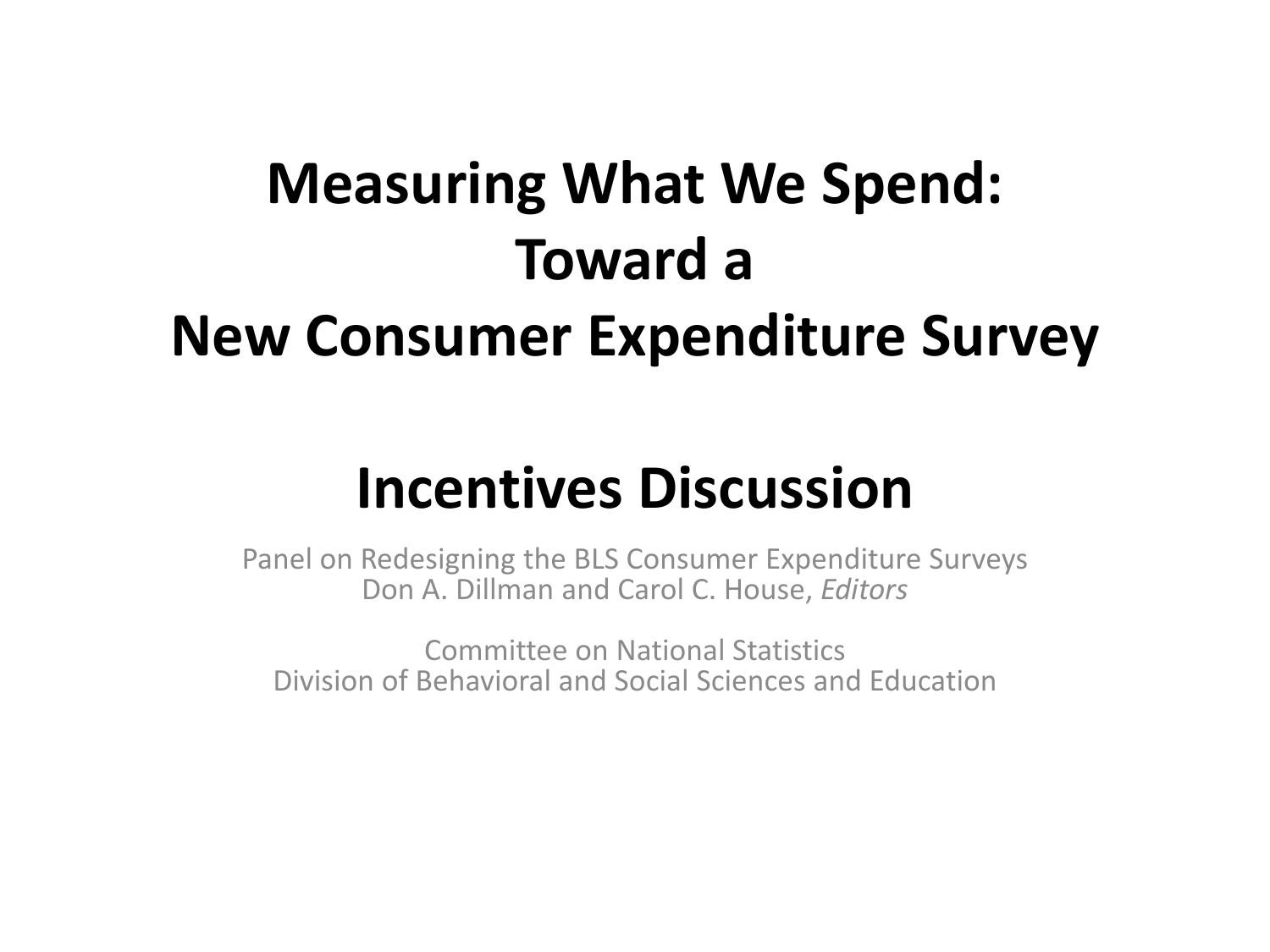# **Outline**

• Short summary on incentives

• Three arbitrary examples to illustrate different incentive structure

• Three questions from BLS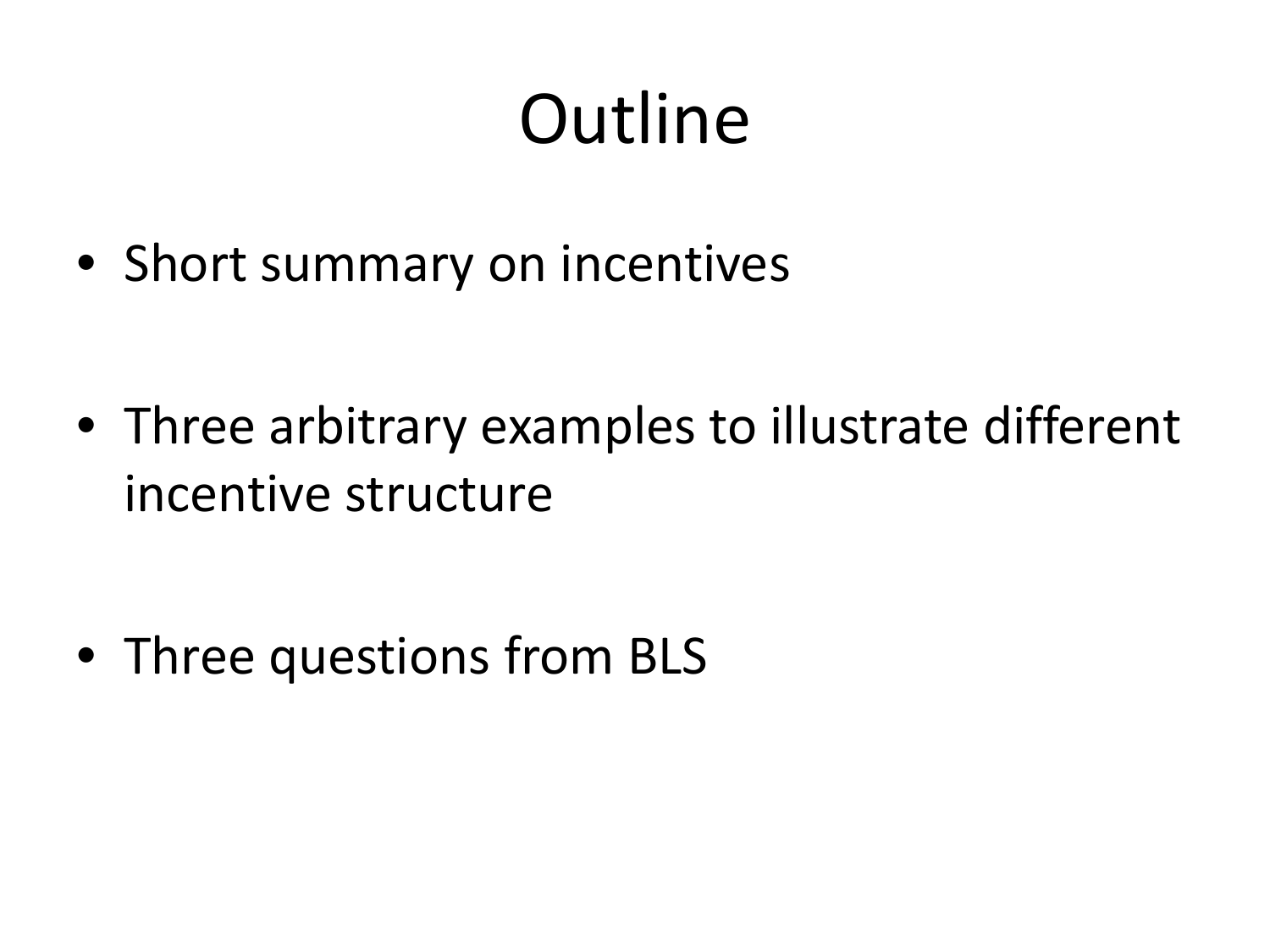#### General Considerations for Incentives

- Cash
- Prepaid (not for diary completion)
- Most effective at the correct point in the survey process
- For surveys with longitudinal components, should be used throughout the process
- Differential incentives should be considered
- Larger (e.g., \$100+) amounts should be considered, especially when intrusive or sustained
- Investigate use of intrinsic incentives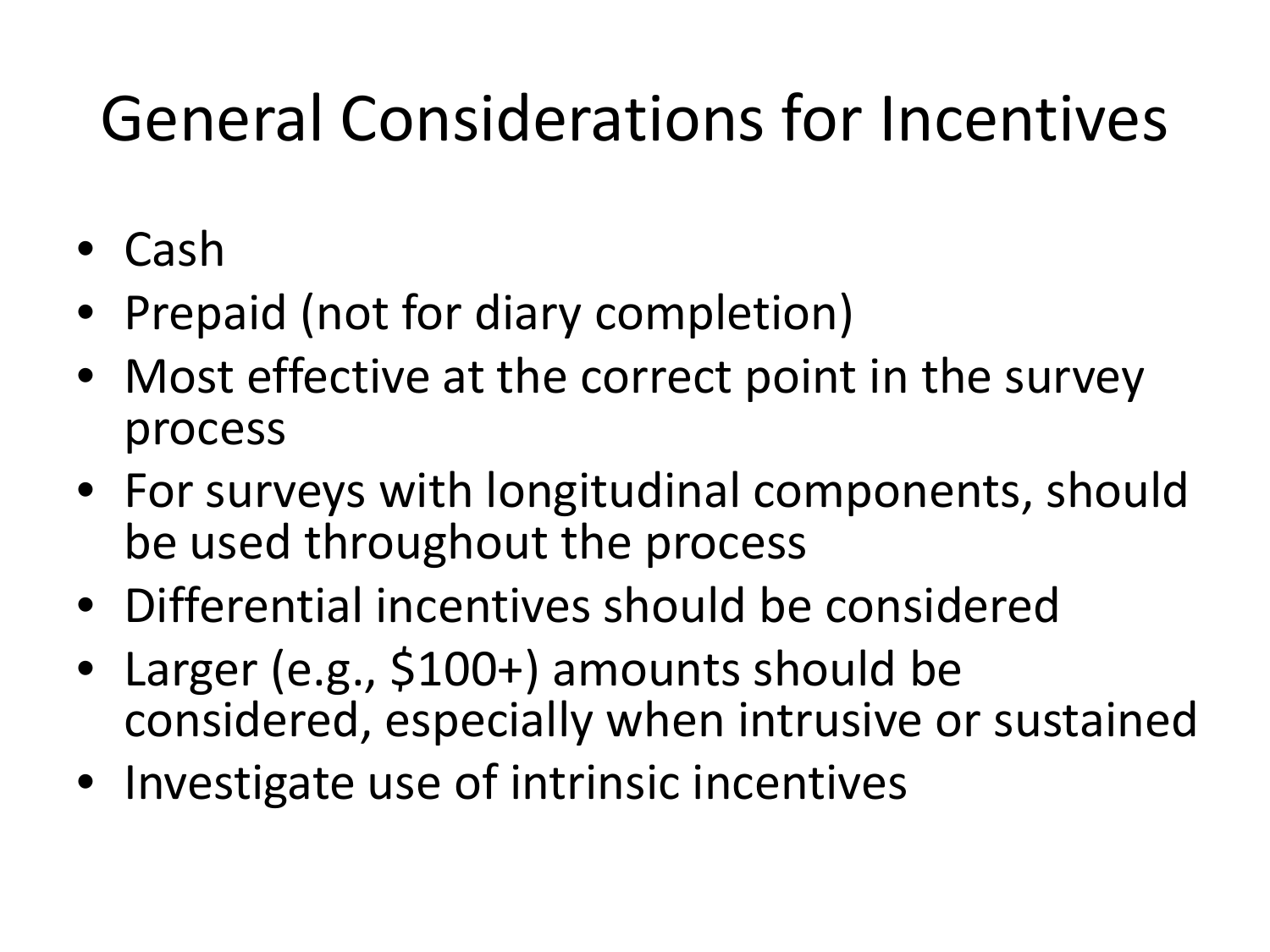## Example 1: Single Incentive to All Sample Members

- The National Survey of Drug Use and Health introduced a \$30 promised incentive in 2002, for completing an interview with the selected adult
- Experimentally tested \$0, \$20, and \$40
	- Substantially higher response rates, highest in \$40
	- Lower cost per interview in both incentive conditions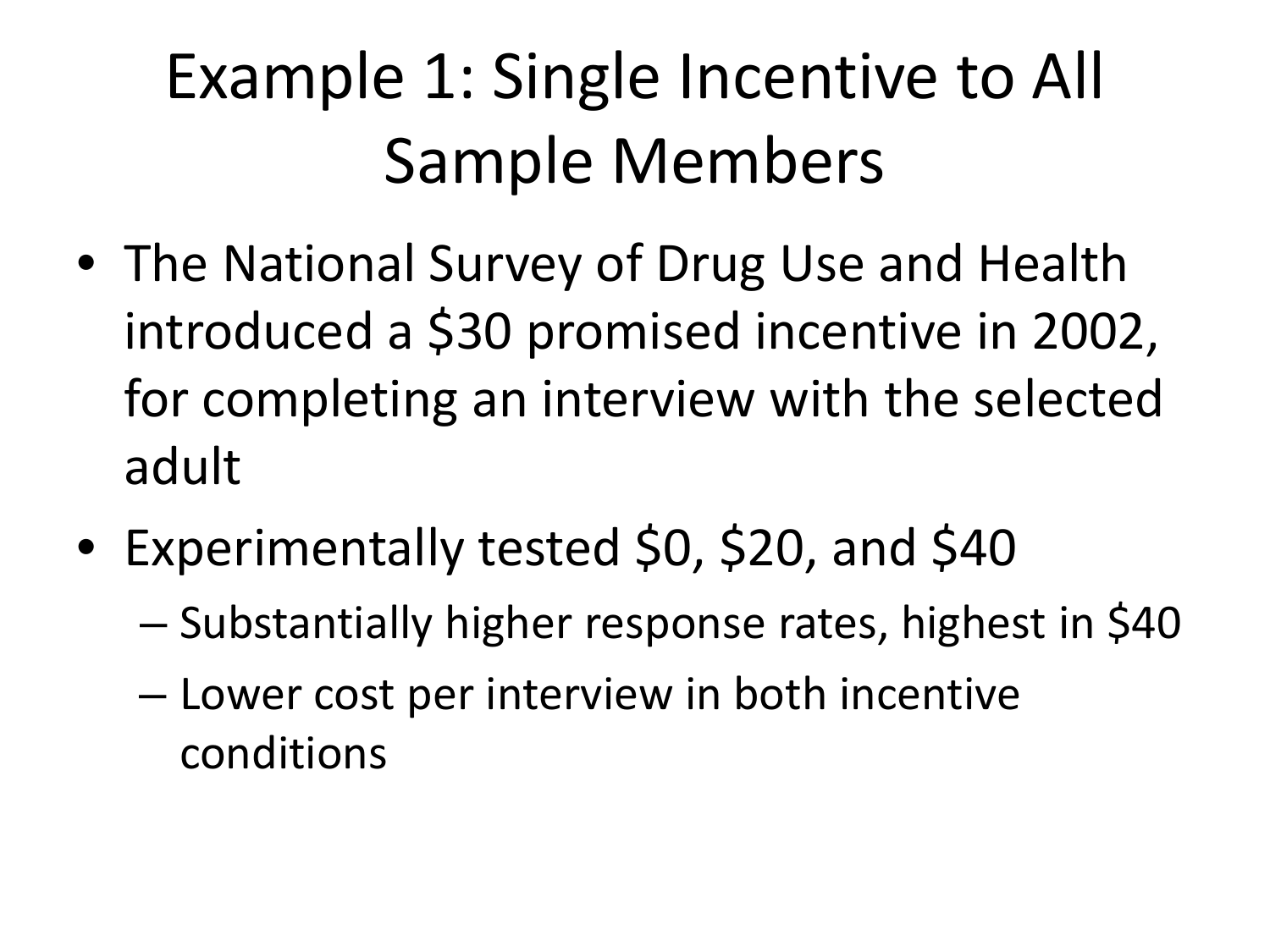### NHSDA/NSDUH

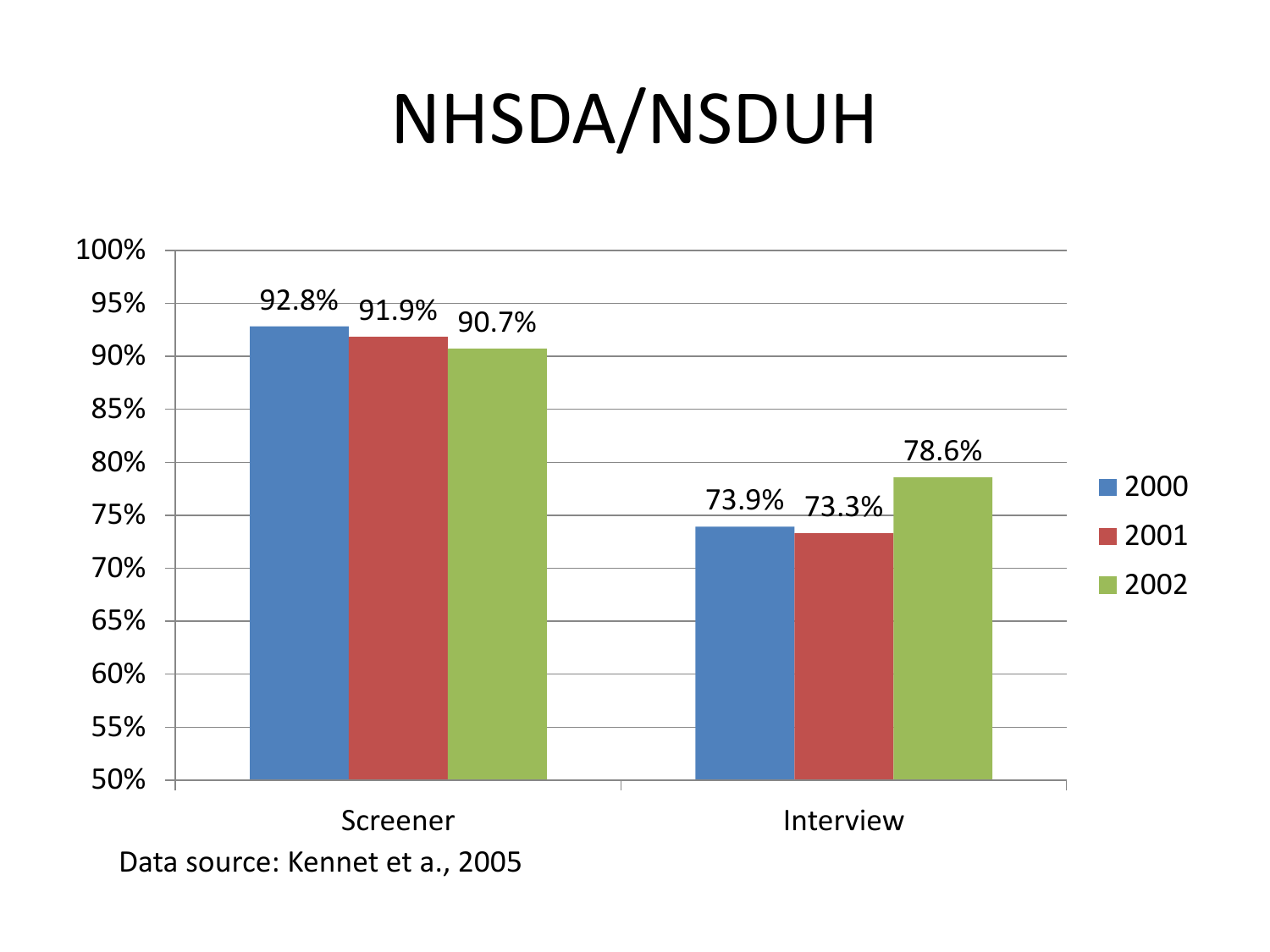### Example 2: Differential Incentives across Sample Members

- National Intimate Partner and Sexual Violence Survey
- Phase 1: \$10 promised incentive
- Phase 2 (subsample of nonrespondents): \$40 incentive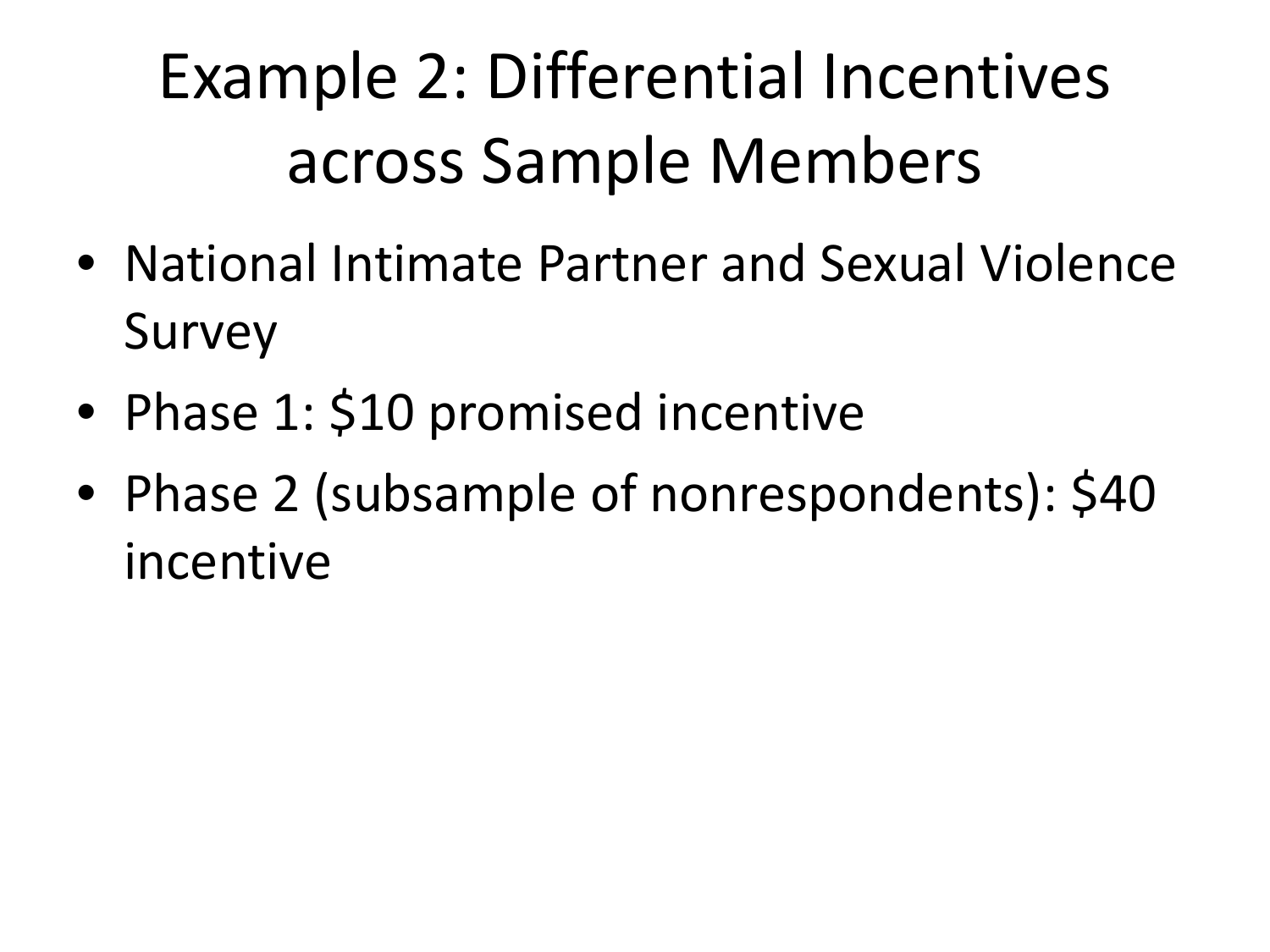## Example 3: Differential Incentives across Survey Components and Sample Members

- National Survey of Family Growth, cycle 6
- Phase 1 and 2:
	- Screener incentive
	- Interview incentive
- Phase 3:
	- Screener incentive
	- Interview incentive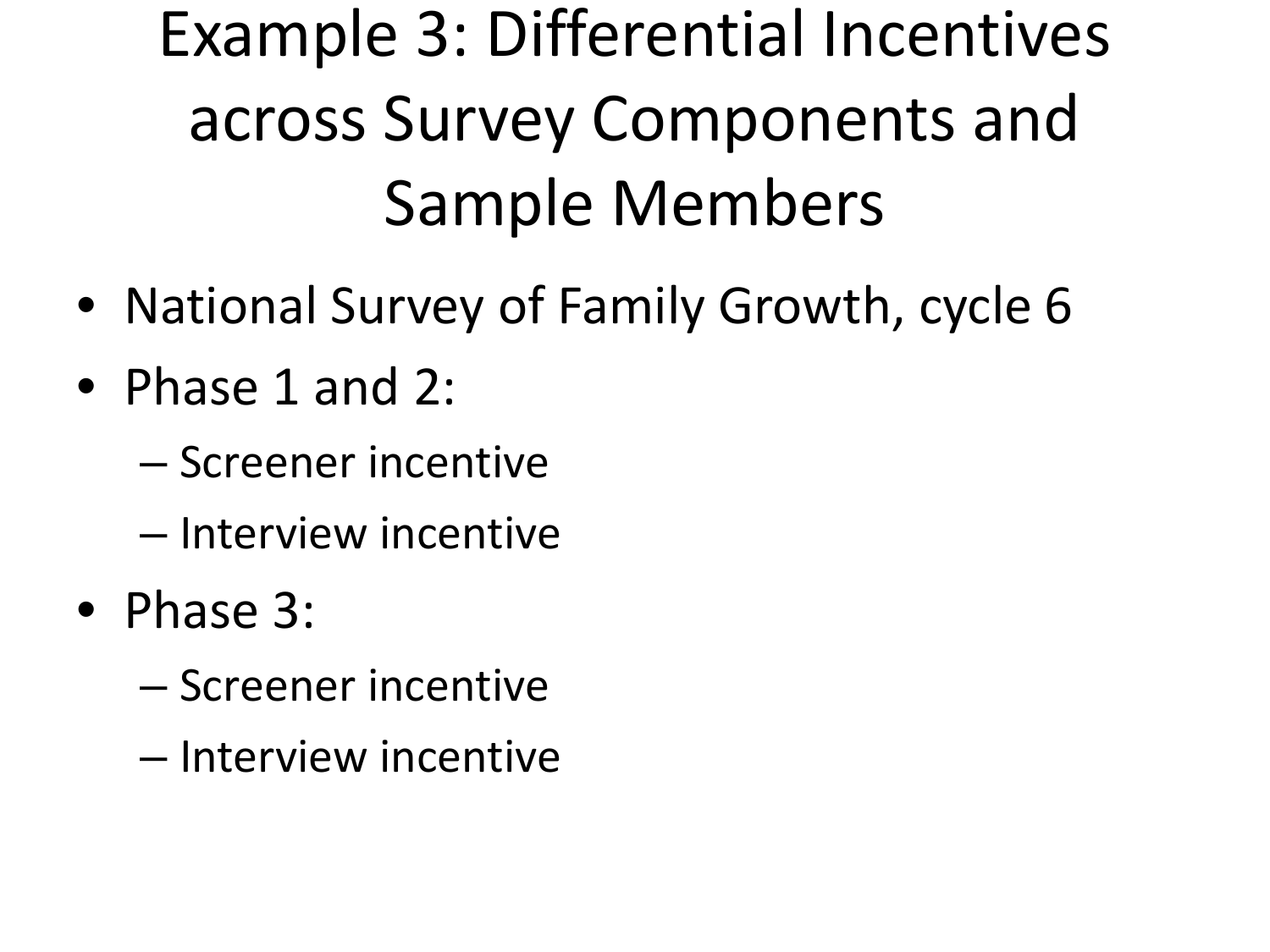# The CE Redesign Options

- Recruitment and interview
- Self administration of the journal with detailed expenditure data, over a sustained period of time
- Repeated journal administration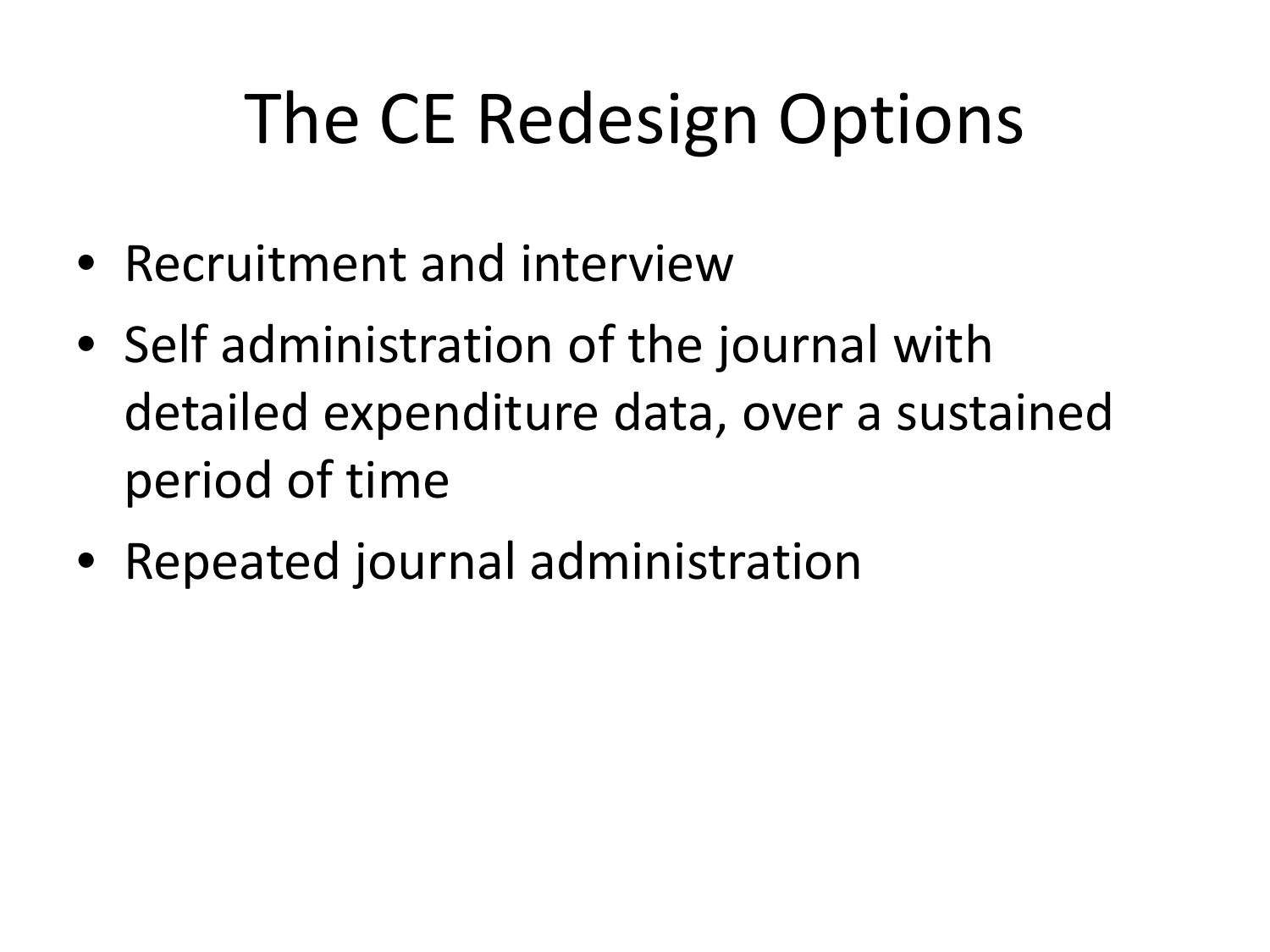# Panel Recommendation (6-7)

A critical element of any CE redesign should be the use of incentives. The incentive structure should be developed, and tested, based on careful consideration of the form, value, and frequency of incentives. Serious consideration should be given to the use of differential incentives based on different levels of burden and/or differential response propensities.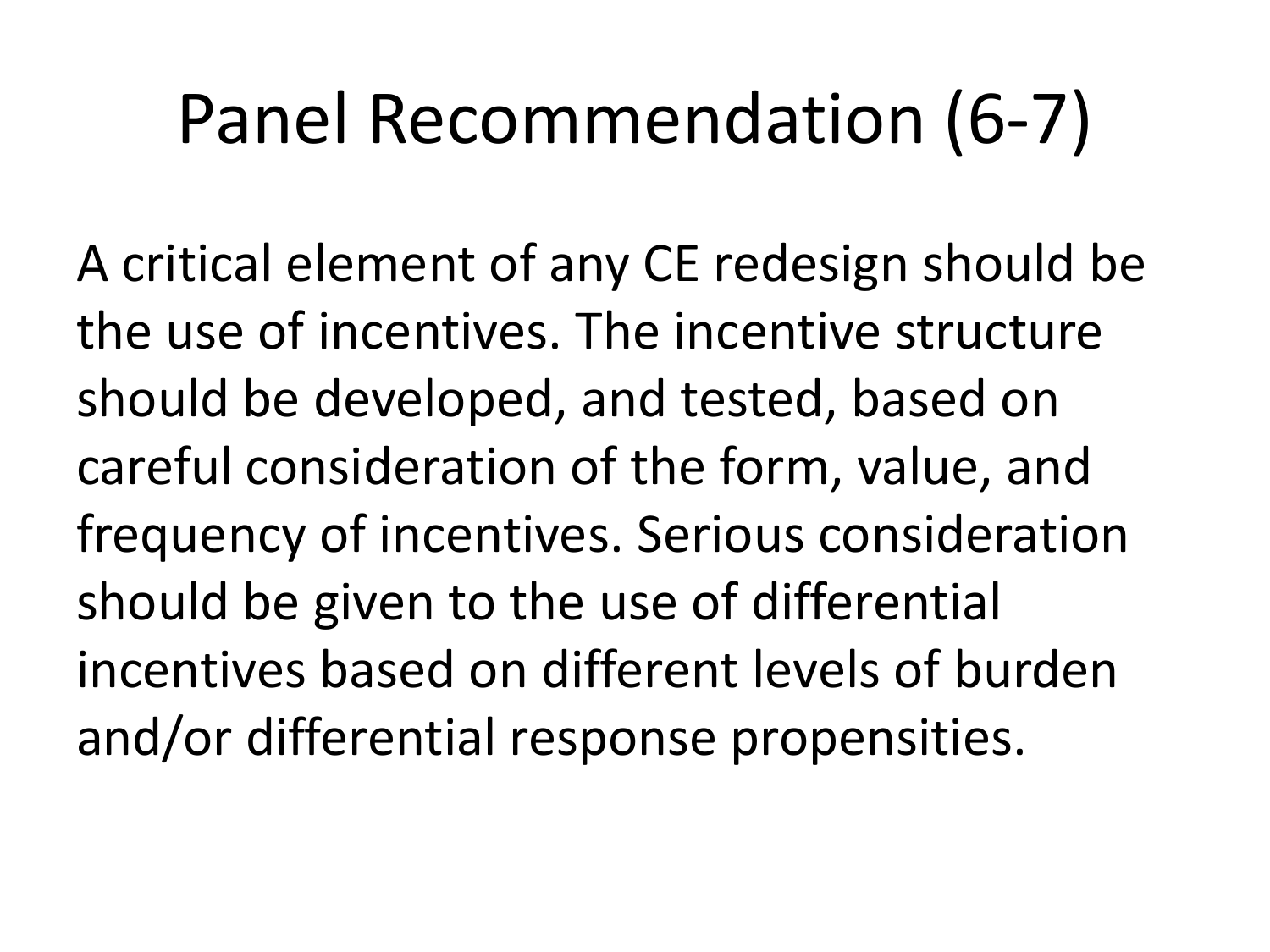# Questions

- 1. How dependent are the designs on the incentives? a. We are concerned about getting approval for such a large incentive. Does the panel feel that the designs would work without an incentive? With an approved incentive?
- 2. Did the panel consider the impact of the incentive on the spending behavior during the reference period?
- 3. Does the panel have any recommendations about how to test incentives? Can the amounts or procedures be tested independently of other design features, or would we need to test them in conjunction?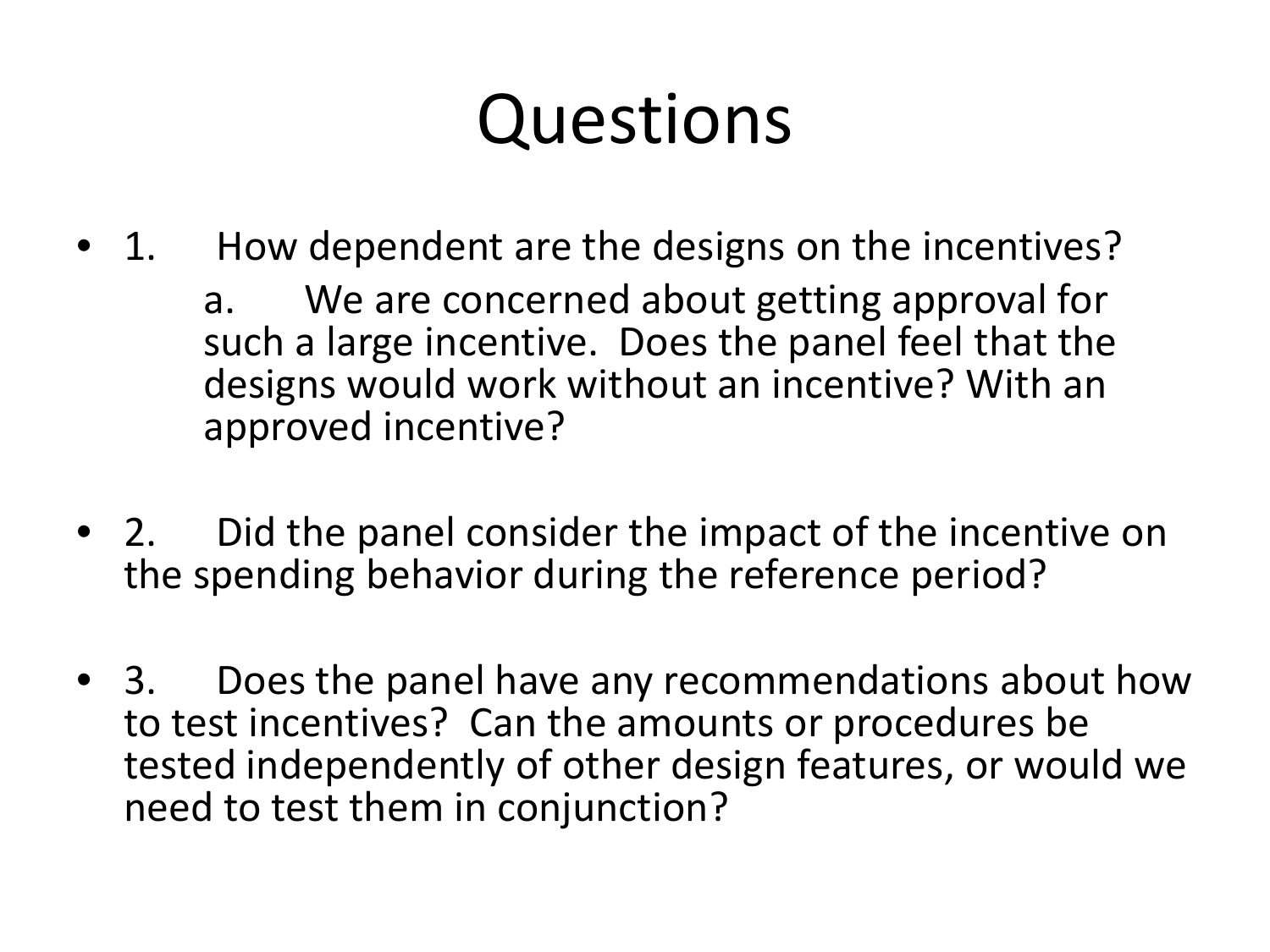1. How dependent are the designs on the incentives?

• The panel finds incentives to be an essential component of the proposed designs

- This is not a typical survey interview task
	- Journal for continuous tracking of expenditures
	- Numerous expenditures being recorded on a daily basis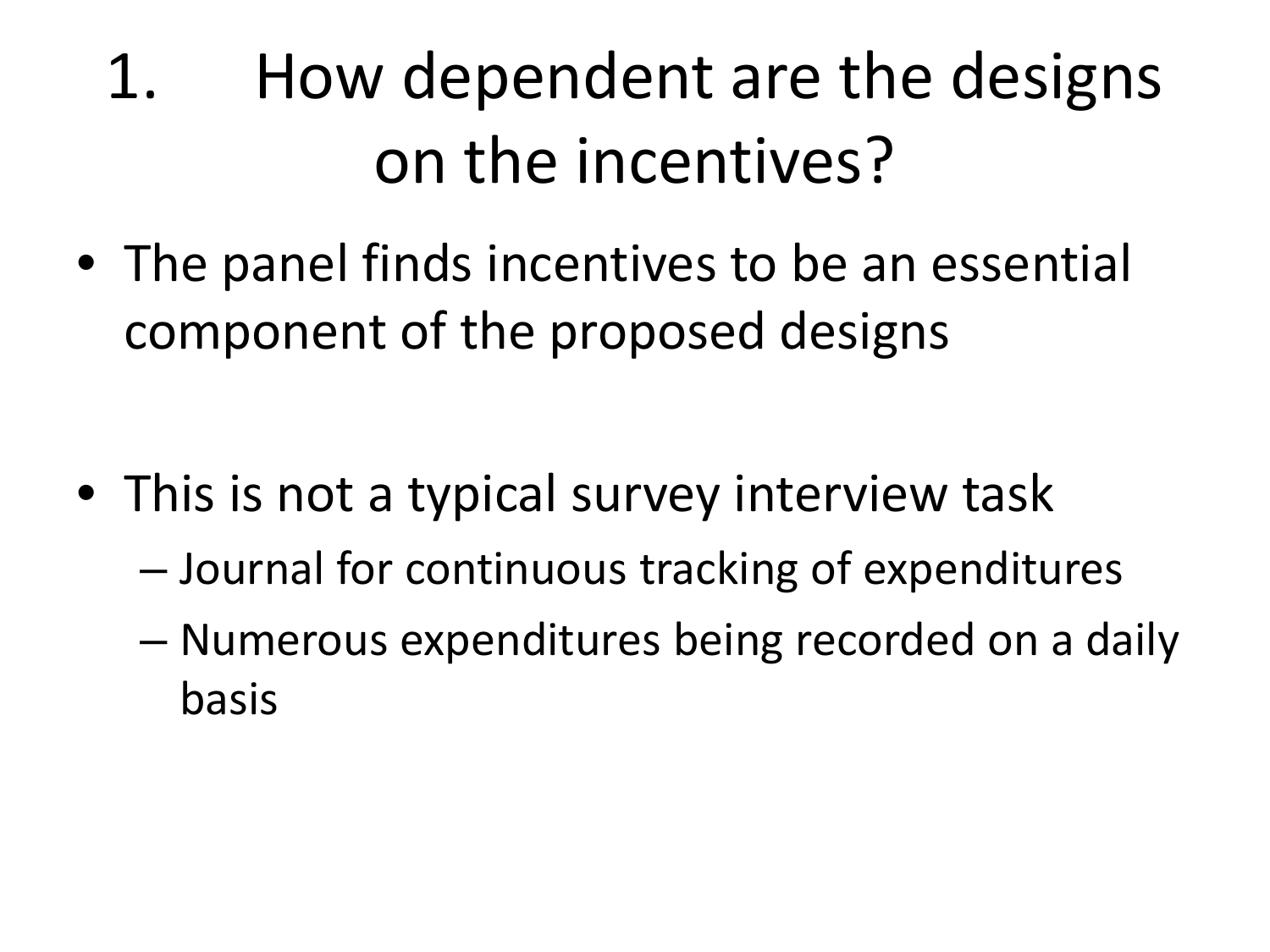- 2. Did the panel consider the impact of the incentive on the spending behavior during the reference period?
- The impact on expenditures was discussed, and the form and timing of the incentives need to be carefully considered and tested